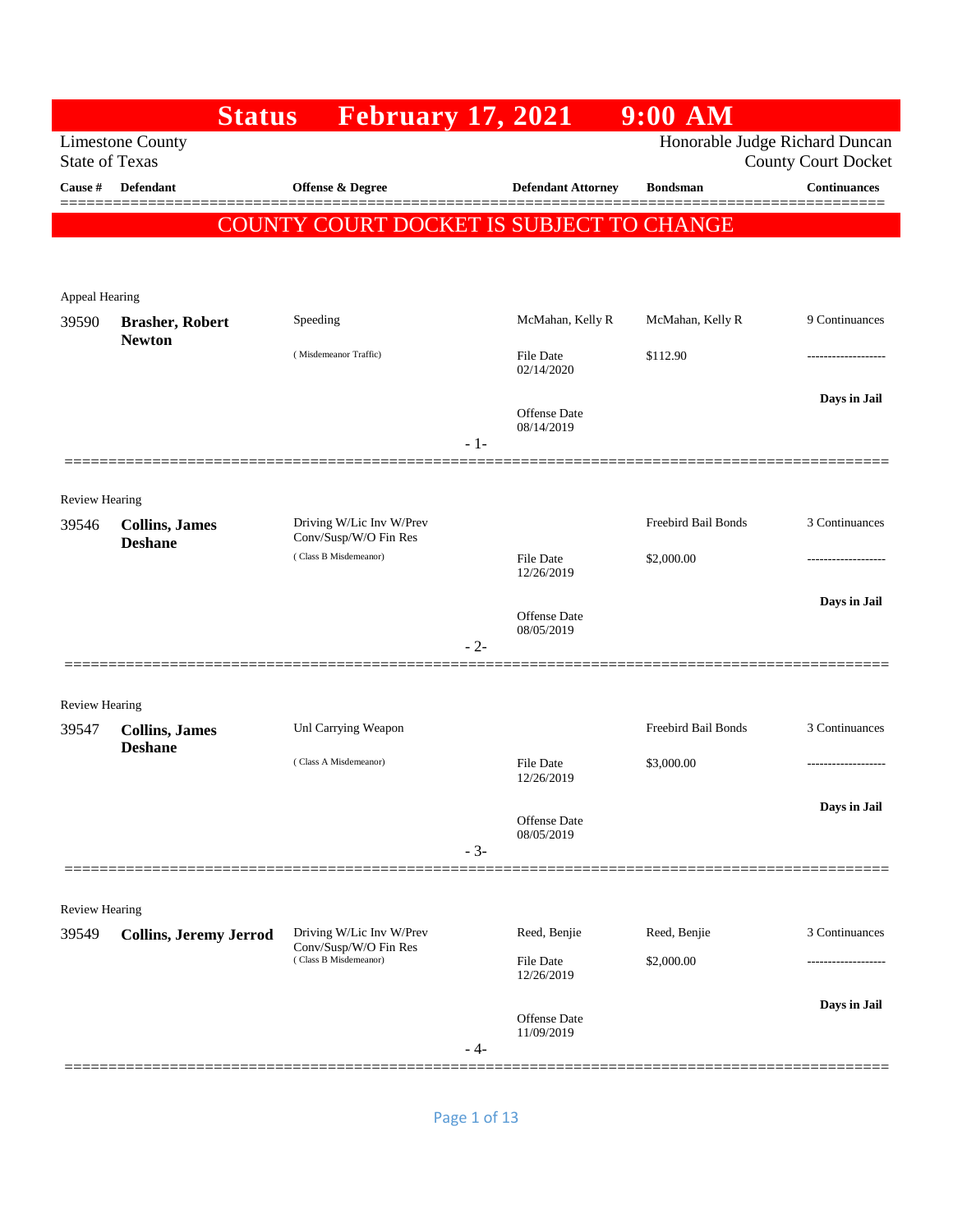|                                |                           | <b>Status</b> | <b>February 17, 2021</b>                           |       |                                  | $9:00$ AM                       |                                                              |
|--------------------------------|---------------------------|---------------|----------------------------------------------------|-------|----------------------------------|---------------------------------|--------------------------------------------------------------|
| <b>State of Texas</b>          | <b>Limestone County</b>   |               |                                                    |       |                                  |                                 | Honorable Judge Richard Duncan<br><b>County Court Docket</b> |
| Cause #                        | Defendant                 |               | Offense & Degree                                   |       | <b>Defendant Attorney</b>        | <b>Bondsman</b>                 | <b>Continuances</b>                                          |
|                                |                           |               | COUNTY COURT DOCKET IS SUBJECT TO CHANGE           |       |                                  |                                 |                                                              |
|                                |                           |               |                                                    |       |                                  |                                 |                                                              |
| <b>Status Hearing</b>          |                           |               |                                                    |       |                                  |                                 |                                                              |
| 39700                          | Davila-Alvarado, Jose     |               | Driving While Intoxicated<br>(Class B Misdemeanor) |       | Reed, Benjie<br><b>File Date</b> | County Bail Bonds<br>\$2,000.00 | 3 Continuances                                               |
|                                |                           |               |                                                    |       | 06/26/2020                       |                                 |                                                              |
|                                |                           |               |                                                    |       | <b>Offense</b> Date              |                                 | Days in Jail                                                 |
|                                |                           |               |                                                    | $-5-$ | 05/23/2020                       |                                 |                                                              |
|                                |                           |               |                                                    |       |                                  |                                 |                                                              |
| <b>Status Hearing</b><br>39761 | Dick, Dominion Alan       |               | Duty On Striking Fixture/Hwy                       |       | Reed, Justin                     | Personal Bond                   | 3 Continuances                                               |
|                                |                           |               | Landscape $>=$ \$200<br>(Class B Misdemeanor)      |       | <b>File Date</b>                 | \$2,000.00                      |                                                              |
|                                |                           |               |                                                    |       | 11/04/2020                       |                                 |                                                              |
|                                |                           |               |                                                    |       | Offense Date<br>10/05/2020       |                                 | Days in Jail                                                 |
|                                |                           |               |                                                    | $-6-$ |                                  |                                 |                                                              |
| <b>Status Hearing</b>          |                           |               |                                                    |       |                                  |                                 |                                                              |
| 39762                          | Dick, Dominion Alan       |               | Driving While Intoxicated                          |       | Reed, Justin                     | Personal Bond                   | 3 Continuances                                               |
|                                |                           |               | (Class B Misdemeanor)                              |       | <b>File Date</b><br>11/04/2020   | \$2,000.00                      | ------------------                                           |
|                                |                           |               |                                                    |       | <b>Offense</b> Date              |                                 | Days in Jail                                                 |
|                                |                           |               |                                                    | $-7-$ | $10/05/2020\,$                   |                                 |                                                              |
|                                |                           |               |                                                    |       |                                  |                                 |                                                              |
| <b>Status Hearing</b>          |                           |               |                                                    |       |                                  |                                 |                                                              |
| 39766                          | Duke, Christopher<br>Lynn |               | Resist Arrest Search Or Transport                  |       | Reed, Justin                     | County Bail Bonds               | 2 Continuances                                               |
|                                |                           |               | (Class A Misdemeanor)                              |       | File Date<br>11/05/2020          | \$3,000.00                      |                                                              |
|                                |                           |               |                                                    |       | Offense Date                     |                                 | Days in Jail                                                 |
|                                |                           |               |                                                    | $-8-$ | 08/10/2020                       |                                 |                                                              |
|                                |                           |               |                                                    |       |                                  |                                 |                                                              |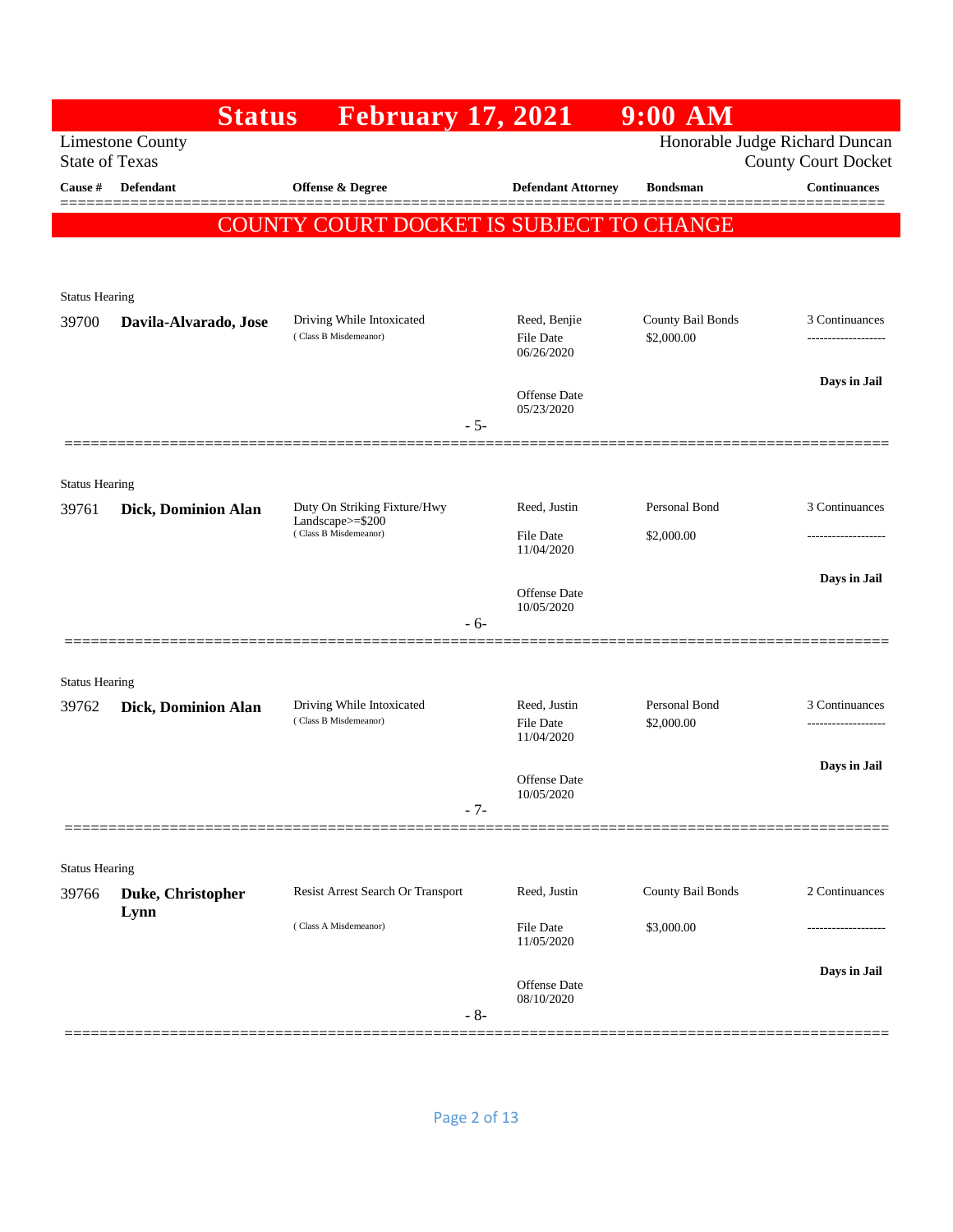|                       |                                   | <b>Status</b> | <b>February 17, 2021</b>                           |        |                                                   | $9:00$ AM                       |                                                              |
|-----------------------|-----------------------------------|---------------|----------------------------------------------------|--------|---------------------------------------------------|---------------------------------|--------------------------------------------------------------|
| <b>State of Texas</b> | <b>Limestone County</b>           |               |                                                    |        |                                                   |                                 | Honorable Judge Richard Duncan<br><b>County Court Docket</b> |
| Cause #               | Defendant                         |               | Offense & Degree                                   |        | <b>Defendant Attorney</b>                         | <b>Bondsman</b>                 | <b>Continuances</b><br>=======                               |
|                       |                                   |               | COUNTY COURT DOCKET IS SUBJECT TO CHANGE           |        |                                                   |                                 |                                                              |
|                       |                                   |               |                                                    |        |                                                   |                                 |                                                              |
| <b>Status Hearing</b> |                                   |               |                                                    |        |                                                   |                                 |                                                              |
| 39767                 | Duke, Christopher                 |               | Unl Carrying Weapon                                |        | Reed, Justin                                      | County Bail Bonds               | 2 Continuances                                               |
|                       | Lynn                              |               | (Class A Misdemeanor)                              |        | File Date<br>11/05/2020                           | \$3,000.00                      |                                                              |
|                       |                                   |               |                                                    |        | Offense Date                                      |                                 | Days in Jail                                                 |
|                       |                                   |               |                                                    | $-9-$  | 08/10/2020                                        |                                 |                                                              |
|                       |                                   |               |                                                    |        |                                                   |                                 |                                                              |
| <b>Status Hearing</b> |                                   |               |                                                    |        |                                                   |                                 |                                                              |
| 39768                 | Duke, Christopher<br>Lynn         |               | Tamper W/ Identification Numbers                   |        | Reed, Justin                                      | County Bail Bonds               | 2 Continuances                                               |
|                       |                                   |               | (Class A Misdemeanor)                              |        | <b>File Date</b><br>11/05/2020                    | \$3,000.00                      | ------------------                                           |
|                       |                                   |               |                                                    |        | Offense Date                                      |                                 | Days in Jail                                                 |
|                       |                                   |               |                                                    | $-10-$ | 08/10/2020                                        |                                 |                                                              |
|                       |                                   |               |                                                    |        |                                                   |                                 |                                                              |
| <b>Status Hearing</b> |                                   |               |                                                    |        |                                                   |                                 |                                                              |
| 39731                 | <b>Frisby, Christopher</b><br>Ray |               | Criminal Trespass W/Deadly Weapon                  |        | Reed, Benjie                                      | Reed, Benjie                    | 5 Continuances                                               |
|                       |                                   |               | (Class A Misdemeanor)                              |        | File Date<br>08/20/2020                           | \$3,000.00                      | -----------------                                            |
|                       |                                   |               |                                                    |        | <b>Offense</b> Date                               |                                 | Days in Jail                                                 |
|                       |                                   |               |                                                    | $-11-$ | 03/24/2020                                        |                                 |                                                              |
|                       |                                   |               |                                                    |        |                                                   |                                 |                                                              |
| <b>Status Hearing</b> |                                   |               |                                                    |        |                                                   |                                 |                                                              |
| 39677                 | <b>Gray, Toby Dwayne</b>          |               | Driving While Intoxicated<br>(Class B Misdemeanor) |        | Moore, David E.<br><b>File Date</b><br>05/19/2020 | County Bail Bonds<br>\$2,000.00 | 5 Continuances<br>.                                          |
|                       |                                   |               |                                                    |        |                                                   |                                 | Days in Jail                                                 |
|                       |                                   |               |                                                    | $-12-$ | Offense Date<br>01/31/2020                        |                                 |                                                              |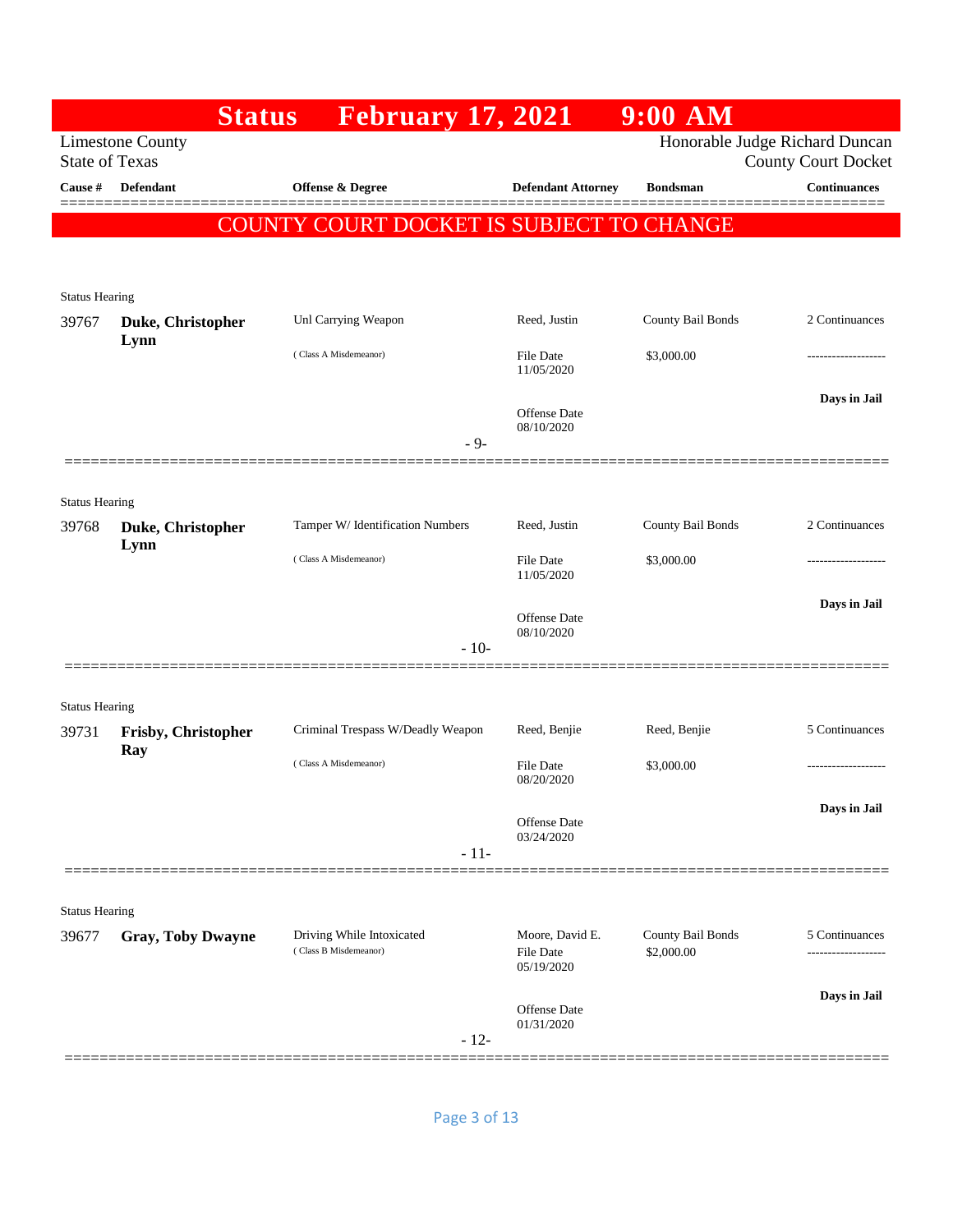|                       | <b>Status</b>                                    | <b>February 17, 2021</b>                          |                                | $9:00$ AM                      |                               |
|-----------------------|--------------------------------------------------|---------------------------------------------------|--------------------------------|--------------------------------|-------------------------------|
|                       | <b>Limestone County</b><br><b>State of Texas</b> |                                                   |                                | Honorable Judge Richard Duncan | <b>County Court Docket</b>    |
| Cause #               | Defendant                                        | Offense & Degree                                  | <b>Defendant Attorney</b>      | <b>Bondsman</b>                | <b>Continuances</b><br>====== |
|                       |                                                  | COUNTY COURT DOCKET IS SUBJECT TO CHANGE          |                                |                                |                               |
|                       |                                                  |                                                   |                                |                                |                               |
| <b>Status Hearing</b> |                                                  |                                                   |                                |                                |                               |
| 39522                 | Harrison, Bobby Lee                              | Assault Causes Bodily Injury Family<br>Member     | Martin, Chris E.               | Freebird Bail Bonds            | 2 Continuances                |
|                       |                                                  | (Class A Misdemeanor)                             | <b>File Date</b><br>12/03/2019 | \$3,000.00                     |                               |
|                       |                                                  |                                                   |                                |                                | Days in Jail                  |
|                       |                                                  |                                                   | Offense Date<br>09/15/2019     |                                |                               |
|                       |                                                  | $-13-$                                            |                                |                                |                               |
| <b>Status Hearing</b> |                                                  |                                                   |                                |                                |                               |
| 39523                 | Harrison, Bobby Lee                              | <b>Unlawful Restraint</b>                         | Martin, Chris E.               | Freebird Bail Bonds            | 2 Continuances                |
|                       |                                                  | (Class A Misdemeanor)                             | <b>File Date</b><br>12/03/2019 | \$3,000.00                     | .                             |
|                       |                                                  |                                                   | <b>Offense</b> Date            |                                | Days in Jail                  |
|                       |                                                  | $-14-$                                            | 09/15/2019                     |                                |                               |
|                       |                                                  |                                                   |                                |                                |                               |
| <b>Status Hearing</b> |                                                  |                                                   |                                |                                |                               |
| 39544                 | <b>Henson Byrd, Brittney</b><br>Laray            | False Report To Police Off/Sp Inv/Law<br>Enf Empl | Reed, Benjie                   | Personal Bond                  | 12 Continuances               |
|                       |                                                  | (Class B Misdemeanor)                             | <b>File Date</b><br>12/26/2019 | \$2,000.00                     |                               |
|                       |                                                  |                                                   |                                |                                | Days in Jail                  |
|                       |                                                  |                                                   | Offense Date<br>08/15/2019     |                                |                               |
|                       |                                                  | $-15-$                                            |                                |                                |                               |
| Plea Hearing          |                                                  |                                                   |                                |                                |                               |
| 39544                 | <b>Henson Byrd, Brittney</b>                     | False Report To Police Off/Sp Inv/Law             | Reed, Benjie                   | Personal Bond                  | 3 Continuances                |
|                       | Laray                                            | Enf Empl<br>(Class B Misdemeanor)                 | File Date                      | \$2,000.00                     |                               |
|                       |                                                  |                                                   | 12/26/2019                     |                                |                               |
|                       |                                                  |                                                   | Offense Date<br>08/15/2019     |                                | Days in Jail                  |
|                       |                                                  | $-16-$                                            |                                |                                |                               |
|                       |                                                  |                                                   |                                |                                |                               |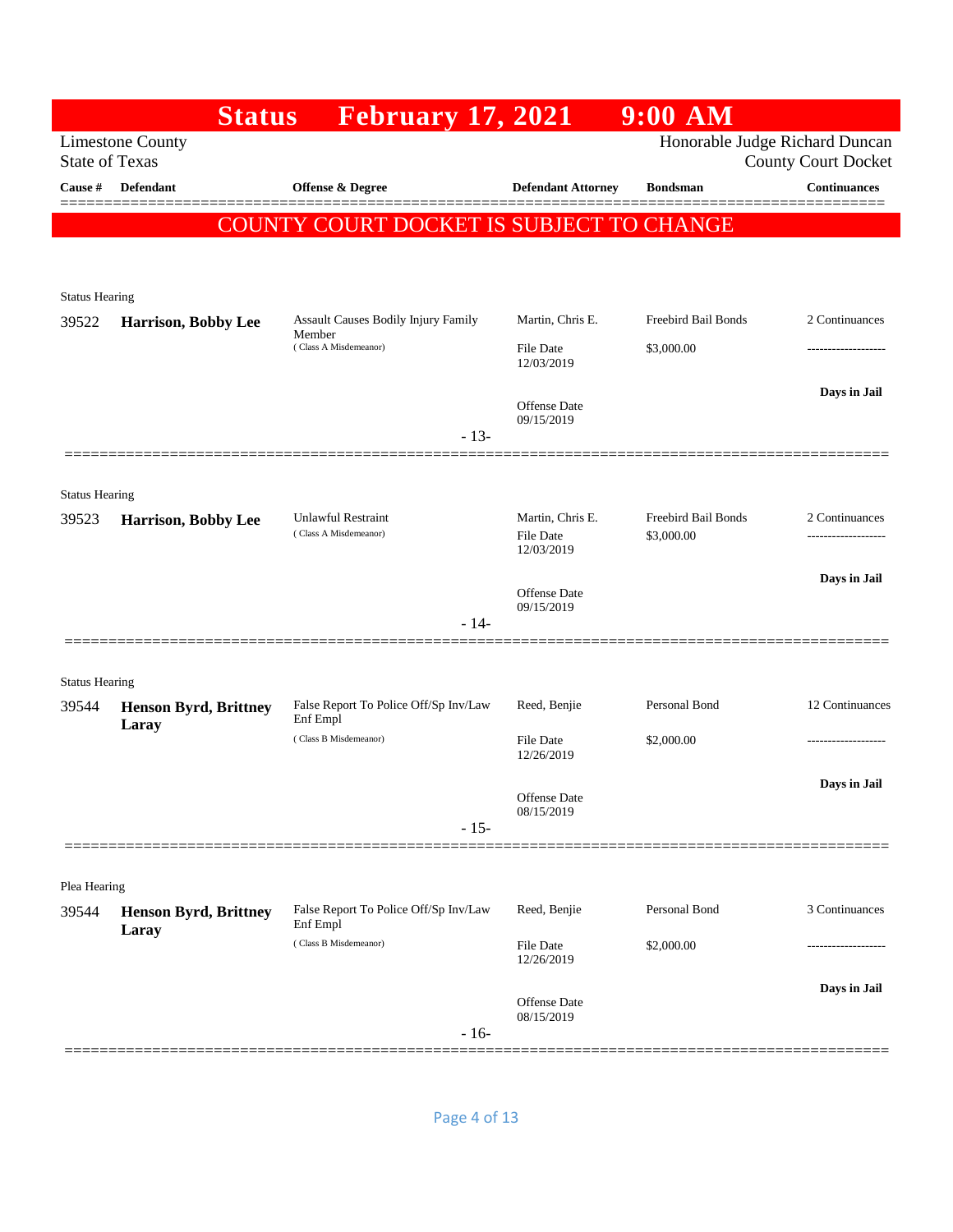|                            |                                                  | <b>Status</b> | <b>February 17, 2021</b>                           |        |                                                | $9:00$ AM                         |                                                              |
|----------------------------|--------------------------------------------------|---------------|----------------------------------------------------|--------|------------------------------------------------|-----------------------------------|--------------------------------------------------------------|
|                            | <b>Limestone County</b><br><b>State of Texas</b> |               |                                                    |        |                                                |                                   | Honorable Judge Richard Duncan<br><b>County Court Docket</b> |
| Cause #                    | <b>Defendant</b>                                 |               | <b>Offense &amp; Degree</b>                        |        | <b>Defendant Attorney</b>                      | <b>Bondsman</b>                   | <b>Continuances</b><br>======                                |
|                            |                                                  |               | COUNTY COURT DOCKET IS SUBJECT TO CHANGE           |        |                                                |                                   |                                                              |
|                            |                                                  |               |                                                    |        |                                                |                                   |                                                              |
| Review Hearing             |                                                  |               |                                                    |        |                                                |                                   |                                                              |
| 39380                      | Hobbs, Broderick                                 |               | Poss Marij <2oz                                    |        | Tate, Greg                                     | County Bail Bonds                 | 7 Continuances                                               |
|                            | Ramon                                            |               | (Class B Misdemeanor)                              |        | <b>File Date</b><br>06/14/2019                 | \$1,000.00                        |                                                              |
|                            |                                                  |               |                                                    |        | <b>Offense</b> Date<br>05/08/2019              |                                   | Days in Jail                                                 |
|                            |                                                  |               |                                                    | $-17-$ |                                                |                                   |                                                              |
| Pre-trial Hearing          |                                                  |               |                                                    |        |                                                |                                   |                                                              |
| 39502                      | Kinney, Kenneth<br>Dewayne, Jr.                  | Member        | Assault Causes Bodily Injury Family                |        | Reed, Justin                                   | Reed, Justin                      | 10 Continuances                                              |
|                            |                                                  |               | (Class A Misdemeanor)                              |        | <b>File Date</b><br>11/05/2019                 | \$15,000.00                       |                                                              |
|                            |                                                  |               |                                                    |        | <b>Offense</b> Date<br>04/02/2019              |                                   | Days in Jail                                                 |
|                            |                                                  |               |                                                    | $-18-$ |                                                |                                   |                                                              |
|                            |                                                  |               |                                                    |        |                                                |                                   |                                                              |
| Pre-trial Hearing<br>39503 | Kinney, Kenneth                                  |               | False Report To Police Off/Sp Inv/Law<br>Enf Empl  |        | Reed, Justin                                   | Freebird Bail Bonds               | 10 Continuances                                              |
|                            | Dewayne, Jr.                                     |               | (Class B Misdemeanor)                              |        | <b>File Date</b><br>11/05/2019                 | \$1,000.00                        |                                                              |
|                            |                                                  |               |                                                    |        | Offense Date                                   |                                   | Days in Jail                                                 |
|                            |                                                  |               |                                                    | $-19-$ | 05/17/2019                                     |                                   |                                                              |
|                            |                                                  |               |                                                    |        |                                                |                                   |                                                              |
| <b>Status Hearing</b>      |                                                  |               |                                                    |        |                                                |                                   |                                                              |
| 39639                      | Lide, Thornton Kelly                             |               | Driving While Intoxicated<br>(Class B Misdemeanor) |        | Reed, Justin<br><b>File Date</b><br>04/03/2020 | Freebird Bail Bonds<br>\$2,000.00 | 7 Continuances                                               |
|                            |                                                  |               |                                                    | $-20-$ | <b>Offense</b> Date<br>02/29/2020              |                                   | 110 Days in Jail                                             |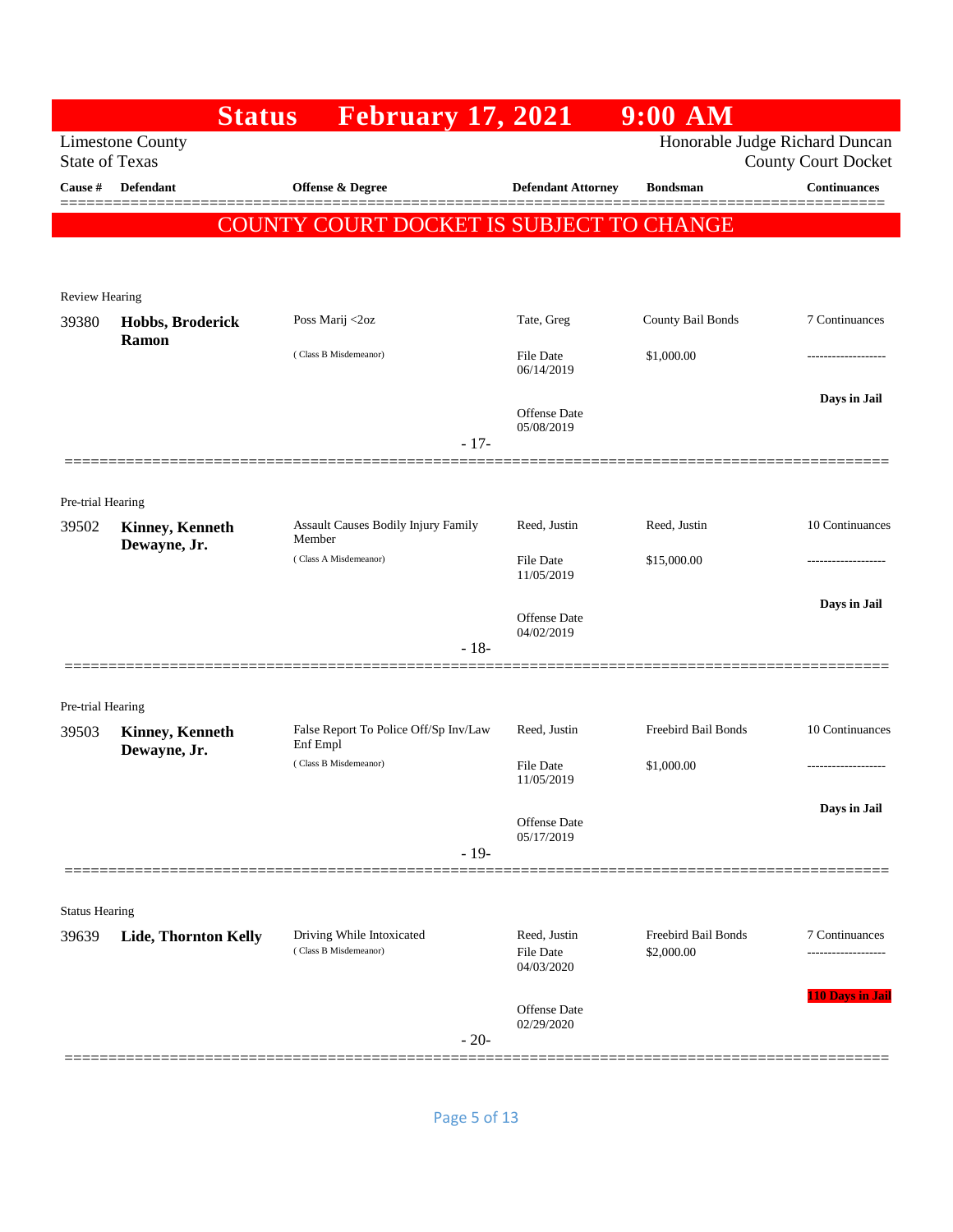|                       |                                    | <b>Status</b> February 17, 2021          |        |                                   | 9:00 AM             |                                |
|-----------------------|------------------------------------|------------------------------------------|--------|-----------------------------------|---------------------|--------------------------------|
|                       | <b>Limestone County</b>            |                                          |        |                                   |                     | Honorable Judge Richard Duncan |
| <b>State of Texas</b> |                                    |                                          |        |                                   |                     | <b>County Court Docket</b>     |
| Cause #               | <b>Defendant</b>                   | <b>Offense &amp; Degree</b>              |        | <b>Defendant Attorney</b>         | <b>Bondsman</b>     | <b>Continuances</b>            |
|                       |                                    | COUNTY COURT DOCKET IS SUBJECT TO CHANGE |        |                                   |                     |                                |
|                       |                                    |                                          |        |                                   |                     |                                |
| <b>Status Hearing</b> |                                    |                                          |        |                                   |                     |                                |
| 39495                 | Mack, Alton Maurice,<br>Jr.        | Criminal Mischief >=\$100<\$750          |        | Reed, Benjie                      | Freebird Bail Bonds | 13 Continuances                |
|                       |                                    | (Class B Misdemeanor)                    |        | <b>File Date</b><br>10/31/2019    | \$1,000.00          |                                |
|                       |                                    |                                          |        | <b>Offense Date</b><br>10/05/2019 |                     | Days in Jail                   |
|                       |                                    |                                          | $-21-$ |                                   |                     |                                |
|                       |                                    |                                          |        |                                   |                     |                                |
| <b>Status Hearing</b> |                                    |                                          |        |                                   |                     |                                |
| 39496                 | Mack, Alton Maurice,               | Harrassment                              |        | Reed, Benjie                      | Freebird Bail Bonds | 13 Continuances                |
|                       | Jr.                                | (Class B Misdemeanor)                    |        | <b>File Date</b><br>10/31/2019    | \$1,000.00          |                                |
|                       |                                    |                                          |        | Offense Date                      |                     | Days in Jail                   |
|                       |                                    |                                          | $-22-$ | 10/04/2019                        |                     |                                |
| <b>Status Hearing</b> |                                    |                                          |        |                                   |                     |                                |
| 39520                 | <b>Mack, Alton Maurice,</b><br>Jr. | <b>Criminal Trespass</b>                 |        | Reed, Benjie                      | Reed, Bobby         | 12 Continuances                |
|                       |                                    | (Class B Misdemeanor)                    |        | <b>File Date</b><br>12/03/2019    | \$2,000.00          |                                |
|                       |                                    |                                          |        | Offense Date<br>11/17/2019        |                     | Days in Jail                   |
|                       |                                    |                                          | $-23-$ |                                   |                     |                                |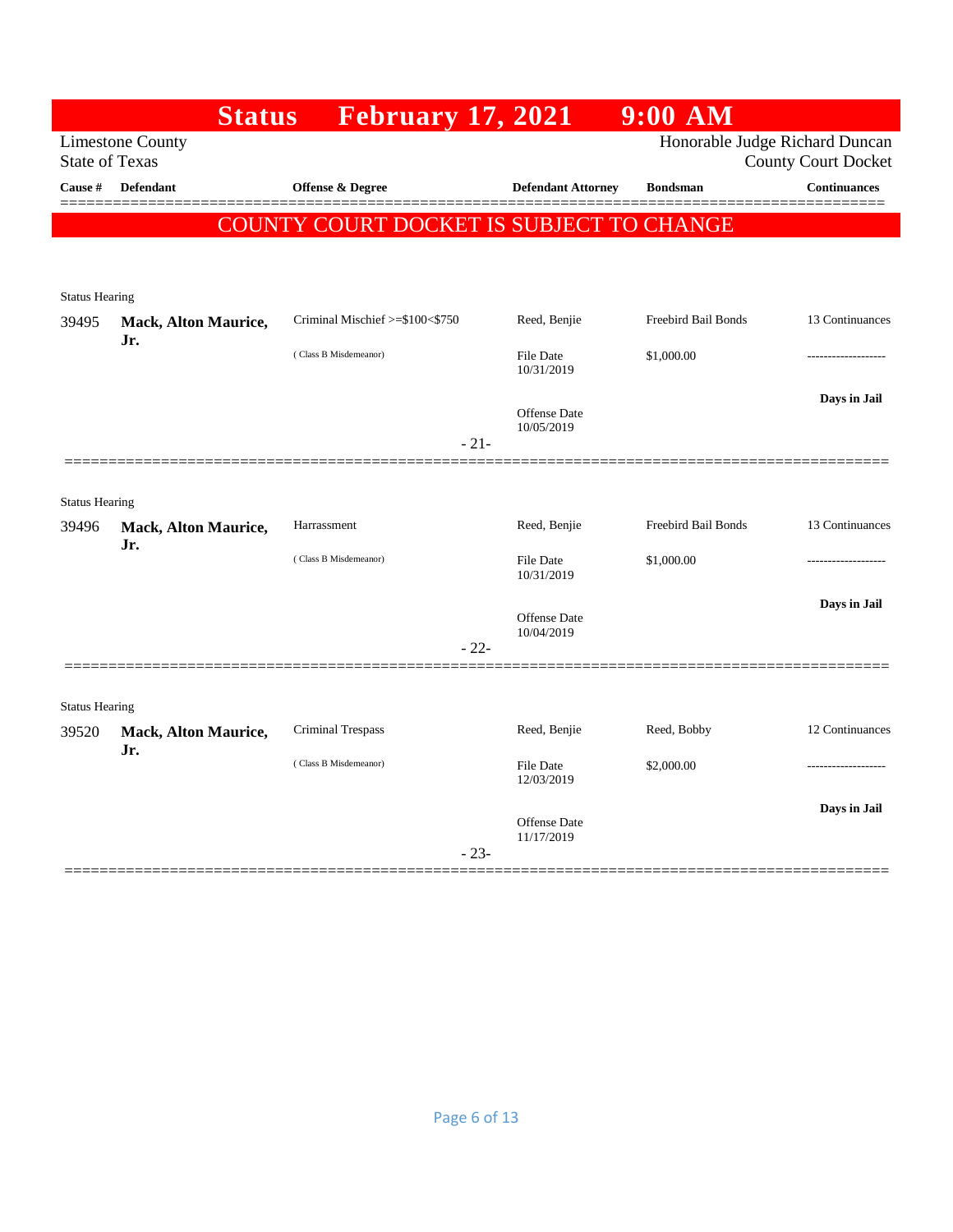|                                | <b>Status</b>           | <b>February 17, 2021</b>                                 |                                                | $9:00$ AM           |                                                              |
|--------------------------------|-------------------------|----------------------------------------------------------|------------------------------------------------|---------------------|--------------------------------------------------------------|
| <b>State of Texas</b>          | <b>Limestone County</b> |                                                          |                                                |                     | Honorable Judge Richard Duncan<br><b>County Court Docket</b> |
| Cause #                        | <b>Defendant</b>        | Offense & Degree                                         | <b>Defendant Attorney</b>                      | <b>Bondsman</b>     | <b>Continuances</b><br>=======                               |
|                                |                         | COUNTY COURT DOCKET IS SUBJECT TO CHANGE                 |                                                |                     |                                                              |
|                                |                         |                                                          |                                                |                     |                                                              |
| <b>Status Hearing</b>          |                         |                                                          |                                                |                     |                                                              |
| 39760                          | Makovy, Jeffery Scott,  | Boating While Intoxicated 2nd                            | Simer, Michael                                 | County Bail Bonds   | 2 Continuances                                               |
|                                | Jr.                     | (Class A Misdemeanor)                                    | File Date<br>11/04/2020                        | \$3,000.00          |                                                              |
|                                |                         |                                                          | Offense Date<br>07/18/2020                     |                     | Days in Jail                                                 |
|                                |                         | $-24-$                                                   |                                                |                     |                                                              |
| <b>Status Hearing</b>          |                         |                                                          |                                                |                     |                                                              |
| 39654                          | <b>Masters, William</b> | Resist Arrest Search Or Transport                        | Tate, Greg                                     | Freebird Bail Bonds | 8 Continuances                                               |
|                                | Heath                   | (Class A Misdemeanor)                                    | File Date<br>04/17/2020                        | \$5,000.00          | .                                                            |
|                                |                         |                                                          | Offense Date                                   |                     | Days in Jail                                                 |
|                                |                         | $-25-$                                                   | 03/03/2020                                     |                     |                                                              |
|                                |                         |                                                          |                                                |                     |                                                              |
| <b>Status Hearing</b><br>39751 | Parker, Whaquin Dee     | <b>Assault Causes Bodily Injury Family</b>               | Reed, Justin                                   | Reed, Justin        | 2 Continuances                                               |
|                                |                         | Member<br>(Class A Misdemeanor)                          | <b>File Date</b>                               | \$3,000.00          | ------------------                                           |
|                                |                         |                                                          | 10/29/2020                                     |                     |                                                              |
|                                |                         |                                                          | <b>Offense</b> Date<br>07/16/2020              |                     | Days in Jail                                                 |
|                                |                         | $-26-$                                                   |                                                |                     |                                                              |
|                                |                         |                                                          |                                                |                     |                                                              |
| <b>Status Hearing</b>          |                         |                                                          |                                                |                     |                                                              |
| 39756                          | Parker, Whaquin Dee     | Criminal Mischief >=\$100<\$750<br>(Class B Misdemeanor) | Reed, Justin<br><b>File Date</b><br>10/29/2020 |                     | 2 Continuances<br>------------------                         |
|                                |                         |                                                          | <b>Offense</b> Date<br>07/17/2020              |                     | Days in Jail                                                 |
|                                |                         | $-27-$                                                   |                                                |                     |                                                              |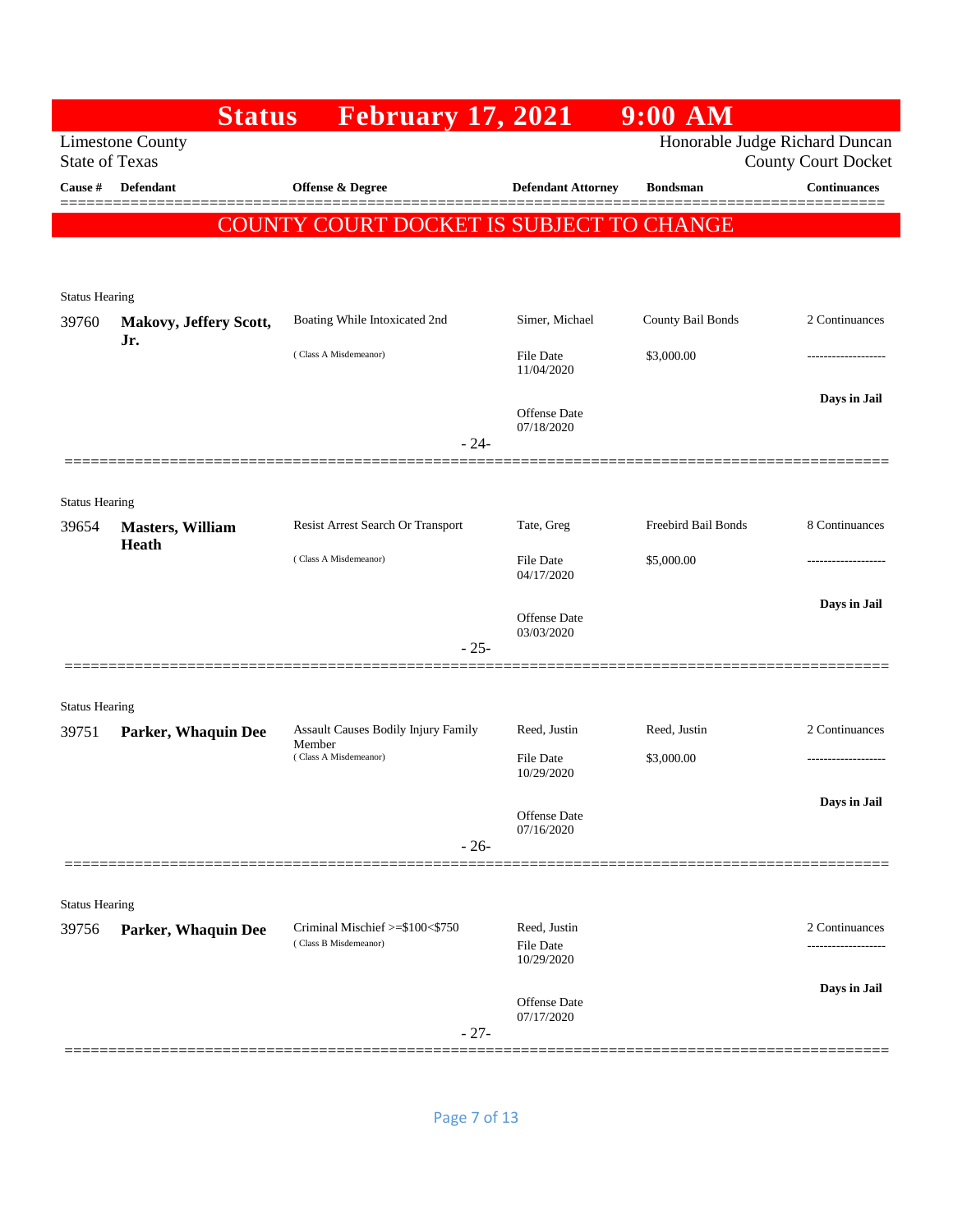|                                | <b>Status</b>           | <b>February 17, 2021</b>                                            |                                    | 9:00 AM                           |                                                              |
|--------------------------------|-------------------------|---------------------------------------------------------------------|------------------------------------|-----------------------------------|--------------------------------------------------------------|
| <b>State of Texas</b>          | <b>Limestone County</b> |                                                                     |                                    |                                   | Honorable Judge Richard Duncan<br><b>County Court Docket</b> |
| Cause #                        | Defendant               | Offense & Degree                                                    | <b>Defendant Attorney</b>          | <b>Bondsman</b>                   | <b>Continuances</b>                                          |
|                                |                         | COUNTY COURT DOCKET IS SUBJECT TO CHANGE                            |                                    |                                   | =======                                                      |
|                                |                         |                                                                     |                                    |                                   |                                                              |
| <b>Status Hearing</b>          |                         |                                                                     |                                    |                                   |                                                              |
| 39706                          | Perez, Jeremiah         | Assault Causes Bodily Injury Family                                 | Burkeen, Daniel                    | County Bail Bonds                 | 6 Continuances                                               |
|                                | <b>Guillermo</b>        | Member<br>(Class A Misdemeanor)                                     | <b>File Date</b><br>07/07/2020     | \$3,000.00                        |                                                              |
|                                |                         |                                                                     | Offense Date<br>05/31/2020         |                                   | Days in Jail                                                 |
|                                |                         | $-28-$                                                              |                                    |                                   |                                                              |
|                                |                         |                                                                     |                                    |                                   |                                                              |
| <b>Status Hearing</b><br>39723 | Perez, Manuel Antonio   | Driving While Intoxicated Bac $\ge$ = 0.15<br>(Class A Misdemeanor) | Diaz, Carlos C<br><b>File Date</b> | Freebird Bail Bonds<br>\$2,000.00 | 5 Continuances<br>.                                          |
|                                |                         |                                                                     | 07/28/2020                         |                                   |                                                              |
|                                |                         |                                                                     | Offense Date<br>03/09/2019         |                                   | Days in Jail                                                 |
|                                |                         | $-29-$                                                              |                                    |                                   |                                                              |
|                                |                         |                                                                     |                                    |                                   |                                                              |
| <b>Status Hearing</b><br>39689 | <b>Platt, Rusty</b>     | Driving While Intoxicated                                           | Reed, Justin                       | County Bail Bonds                 | 2 Continuances                                               |
|                                |                         | (Class B Misdemeanor)                                               | <b>File Date</b><br>07/27/2020     | \$3,000.00                        | ----------------                                             |
|                                |                         |                                                                     | Offense Date                       |                                   | Days in Jail                                                 |
|                                |                         | $-30-$                                                              | 07/27/2020                         |                                   |                                                              |
|                                |                         |                                                                     |                                    |                                   |                                                              |
| <b>Status Hearing</b>          |                         |                                                                     |                                    |                                   |                                                              |
| 39771                          | <b>Platt, Rusty</b>     | Accident Involving Damage To<br>Vehicle>=\$200                      | Reed, Justin                       | County Bail Bonds                 | 2 Continuances                                               |
|                                |                         | (Class B Misdemeanor)                                               | File Date<br>11/05/2020            | \$1,000.00                        |                                                              |
|                                |                         |                                                                     | <b>Offense</b> Date                |                                   | Days in Jail                                                 |
|                                |                         | $-31-$                                                              | 07/27/2020                         |                                   |                                                              |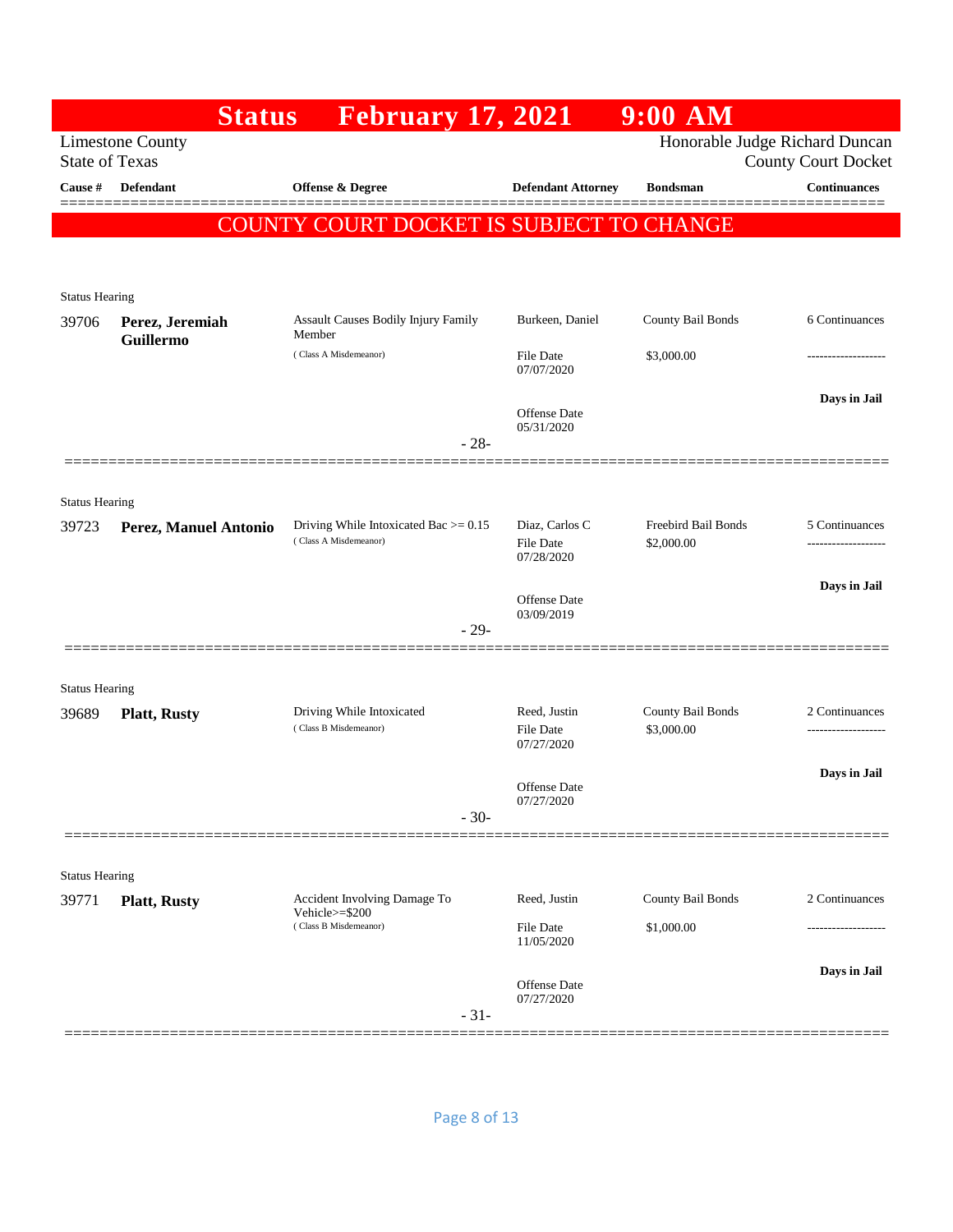| <b>Limestone County</b><br><b>State of Texas</b><br>Cause #<br><b>Defendant</b><br><b>Offense &amp; Degree</b><br><b>Defendant Attorney</b><br><b>Bondsman</b><br>COUNTY COURT DOCKET IS SUBJECT TO CHANGE<br><b>Status Hearing</b><br>Latray, Michelle J.<br>County Bail Bonds<br>Assault Cause Bodily Inj.<br>39648<br><b>Pullin, Zachary James</b><br>(Class A Misdemeanor)<br>\$2,000.00<br>File Date<br>04/15/2020<br><b>Offense</b> Date<br>03/04/2020<br>$-32-$<br><b>Status Hearing</b><br>County Bail Bonds<br>Assault Causes Bodily Injury Family<br>Tate, Greg<br>Ray, Perry Joe<br>39732<br>Member<br>(Class A Misdemeanor)<br><b>File Date</b><br>\$3,000.00<br>08/20/2020 | $9:00$ AM                                                    |
|-----------------------------------------------------------------------------------------------------------------------------------------------------------------------------------------------------------------------------------------------------------------------------------------------------------------------------------------------------------------------------------------------------------------------------------------------------------------------------------------------------------------------------------------------------------------------------------------------------------------------------------------------------------------------------------------|--------------------------------------------------------------|
|                                                                                                                                                                                                                                                                                                                                                                                                                                                                                                                                                                                                                                                                                         | Honorable Judge Richard Duncan<br><b>County Court Docket</b> |
|                                                                                                                                                                                                                                                                                                                                                                                                                                                                                                                                                                                                                                                                                         | <b>Continuances</b>                                          |
|                                                                                                                                                                                                                                                                                                                                                                                                                                                                                                                                                                                                                                                                                         |                                                              |
|                                                                                                                                                                                                                                                                                                                                                                                                                                                                                                                                                                                                                                                                                         |                                                              |
|                                                                                                                                                                                                                                                                                                                                                                                                                                                                                                                                                                                                                                                                                         |                                                              |
|                                                                                                                                                                                                                                                                                                                                                                                                                                                                                                                                                                                                                                                                                         | 7 Continuances                                               |
|                                                                                                                                                                                                                                                                                                                                                                                                                                                                                                                                                                                                                                                                                         | -----------------                                            |
|                                                                                                                                                                                                                                                                                                                                                                                                                                                                                                                                                                                                                                                                                         | Days in Jail                                                 |
|                                                                                                                                                                                                                                                                                                                                                                                                                                                                                                                                                                                                                                                                                         |                                                              |
|                                                                                                                                                                                                                                                                                                                                                                                                                                                                                                                                                                                                                                                                                         |                                                              |
|                                                                                                                                                                                                                                                                                                                                                                                                                                                                                                                                                                                                                                                                                         |                                                              |
|                                                                                                                                                                                                                                                                                                                                                                                                                                                                                                                                                                                                                                                                                         | 4 Continuances                                               |
|                                                                                                                                                                                                                                                                                                                                                                                                                                                                                                                                                                                                                                                                                         | ----------------                                             |
|                                                                                                                                                                                                                                                                                                                                                                                                                                                                                                                                                                                                                                                                                         | Days in Jail                                                 |
| Offense Date<br>05/24/2020<br>$-33-$                                                                                                                                                                                                                                                                                                                                                                                                                                                                                                                                                                                                                                                    |                                                              |
|                                                                                                                                                                                                                                                                                                                                                                                                                                                                                                                                                                                                                                                                                         |                                                              |
| <b>Status Hearing</b>                                                                                                                                                                                                                                                                                                                                                                                                                                                                                                                                                                                                                                                                   |                                                              |
| Assault Causes Bodily Injury Family<br>Reed, Justin<br>Reed, Justin<br>39653<br>Richardson, Sarah<br>Member                                                                                                                                                                                                                                                                                                                                                                                                                                                                                                                                                                             | 8 Continuances                                               |
| <b>Nicole</b><br>(Class A Misdemeanor)<br><b>File Date</b><br>\$3,000.00                                                                                                                                                                                                                                                                                                                                                                                                                                                                                                                                                                                                                |                                                              |
| 04/15/2020                                                                                                                                                                                                                                                                                                                                                                                                                                                                                                                                                                                                                                                                              | Days in Jail                                                 |
| Offense Date<br>03/23/2020                                                                                                                                                                                                                                                                                                                                                                                                                                                                                                                                                                                                                                                              |                                                              |
| $-34-$                                                                                                                                                                                                                                                                                                                                                                                                                                                                                                                                                                                                                                                                                  |                                                              |
|                                                                                                                                                                                                                                                                                                                                                                                                                                                                                                                                                                                                                                                                                         |                                                              |
| <b>Status Hearing</b><br>Freebird Bail Bonds<br>Poss Cs Pg $3 < 28g$<br>39714<br><b>Rincker, David Joseph</b>                                                                                                                                                                                                                                                                                                                                                                                                                                                                                                                                                                           | 5 Continuances                                               |
| (Class A Misdemeanor)<br>\$3,000.00<br>File Date<br>07/21/2020                                                                                                                                                                                                                                                                                                                                                                                                                                                                                                                                                                                                                          | .                                                            |
|                                                                                                                                                                                                                                                                                                                                                                                                                                                                                                                                                                                                                                                                                         | Days in Jail                                                 |
| Offense Date<br>05/07/2020                                                                                                                                                                                                                                                                                                                                                                                                                                                                                                                                                                                                                                                              |                                                              |
| $-35-$                                                                                                                                                                                                                                                                                                                                                                                                                                                                                                                                                                                                                                                                                  |                                                              |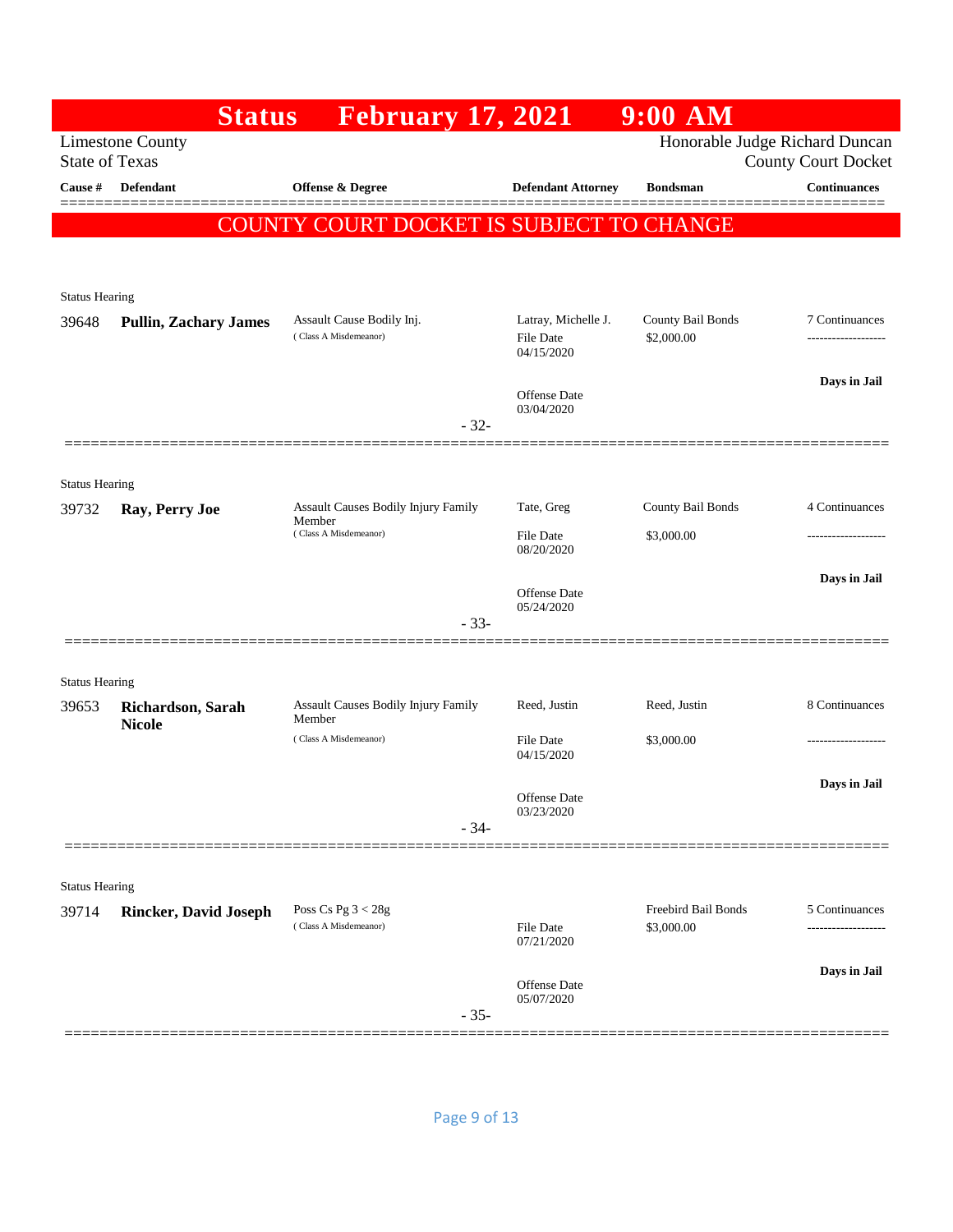|                       |                             | <b>February 17, 2021</b><br><b>Status</b>            |        |                                   | 9:00 AM           |                                                              |
|-----------------------|-----------------------------|------------------------------------------------------|--------|-----------------------------------|-------------------|--------------------------------------------------------------|
| <b>State of Texas</b> | <b>Limestone County</b>     |                                                      |        |                                   |                   | Honorable Judge Richard Duncan<br><b>County Court Docket</b> |
| Cause #               | Defendant                   | Offense & Degree                                     |        | <b>Defendant Attorney</b>         | <b>Bondsman</b>   | <b>Continuances</b>                                          |
|                       |                             | 'Y COURT DOCKET IS SUBJECT TO CHANGE<br><b>COUNT</b> |        |                                   |                   |                                                              |
| <b>Status Hearing</b> |                             |                                                      |        |                                   |                   |                                                              |
| 39752                 | <b>Rittinger, Richard</b>   | Boating While Intoxicated                            |        | Simer, Michael                    | County Bail Bonds | 2 Continuances                                               |
|                       | Anthony, Jr.                | (Class B Misdemeanor)                                |        | File Date<br>10/29/2020           | \$2,000.00        |                                                              |
|                       |                             |                                                      | $-36-$ | <b>Offense</b> Date<br>08/15/2020 |                   | Days in Jail                                                 |
|                       |                             |                                                      |        |                                   |                   |                                                              |
| <b>Status Hearing</b> |                             |                                                      |        |                                   |                   |                                                              |
| 39703                 | Rockey, Melvin              | Assault Causes Bodily Injury Family<br>Member        |        | Moore, David E.                   |                   | 6 Continuances                                               |
|                       |                             | (Class A Misdemeanor)                                |        | File Date<br>07/07/2020           |                   |                                                              |
|                       |                             |                                                      |        | Offense Date<br>10/29/2019        |                   | Days in Jail                                                 |
|                       |                             |                                                      | $-37-$ |                                   |                   |                                                              |
| <b>Status Hearing</b> |                             |                                                      |        |                                   |                   |                                                              |
| 39704                 | Rockey, Melvin              | Assault Causes Bodily Injury Family<br>Member        |        | Moore, David E.                   |                   | 6 Continuances                                               |
|                       |                             | (Class A Misdemeanor)                                |        | <b>File Date</b><br>07/07/2020    |                   | ------------------                                           |
|                       |                             |                                                      |        | Offense Date<br>10/29/2019        |                   | Days in Jail                                                 |
|                       |                             |                                                      | $-38-$ |                                   |                   |                                                              |
| <b>Status Hearing</b> |                             |                                                      |        |                                   |                   |                                                              |
| 39696                 | Sanchez-Vasquez,<br>Romario | Interfer W/Emergency Req For<br>Assistance           |        | Moore, David E.                   | County Bail Bonds | 6 Continuances                                               |
|                       |                             | (Class A Misdemeanor)                                |        | File Date<br>06/25/2020           | \$3,000.00        |                                                              |
|                       |                             |                                                      |        | Offense Date<br>03/13/2020        |                   | Days in Jail                                                 |
|                       |                             |                                                      | $-39-$ |                                   |                   |                                                              |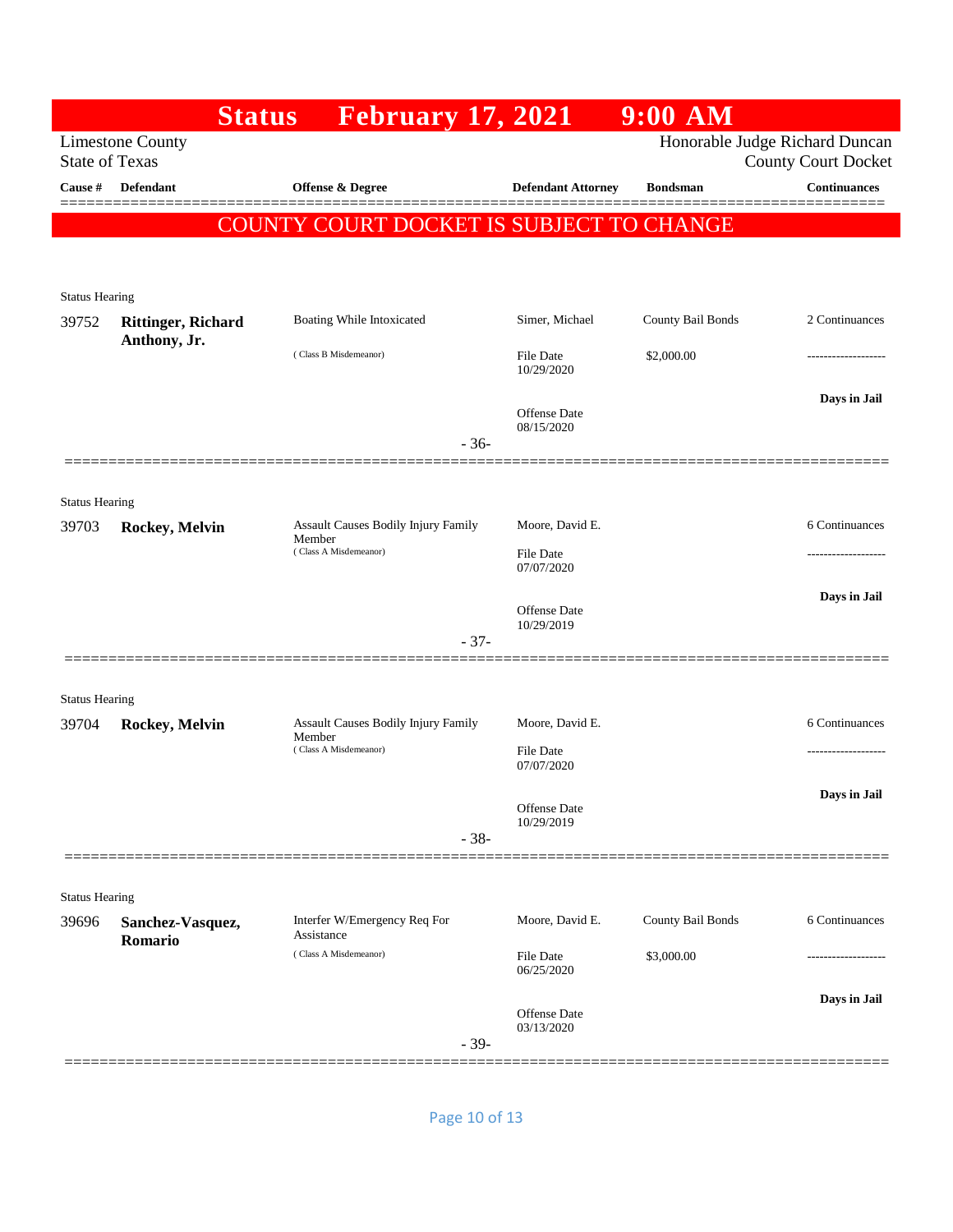|                                |                                                  | <b>Status</b>         | <b>February 17, 2021</b>                           |                                |                                                   | $9:00$ AM                       |                                                              |
|--------------------------------|--------------------------------------------------|-----------------------|----------------------------------------------------|--------------------------------|---------------------------------------------------|---------------------------------|--------------------------------------------------------------|
|                                | <b>Limestone County</b><br><b>State of Texas</b> |                       |                                                    |                                |                                                   |                                 | Honorable Judge Richard Duncan<br><b>County Court Docket</b> |
| Cause #                        | Defendant                                        |                       | Offense & Degree                                   |                                | <b>Defendant Attorney</b>                         | <b>Bondsman</b>                 | <b>Continuances</b><br>=======                               |
|                                |                                                  |                       | COUNTY COURT DOCKET IS SUBJECT TO CHANGE           |                                |                                                   |                                 |                                                              |
|                                |                                                  |                       |                                                    |                                |                                                   |                                 |                                                              |
| <b>Status Hearing</b>          |                                                  |                       |                                                    |                                |                                                   |                                 |                                                              |
| 39697                          | Sanchez-Vasquez,                                 |                       | Assault Causes Bodily Injury Family<br>Member      |                                | Moore, David E.                                   | County Bail Bonds               | 6 Continuances                                               |
|                                | Romario                                          |                       | (Class A Misdemeanor)                              |                                | File Date<br>06/25/2020                           | \$3,000.00                      |                                                              |
|                                |                                                  |                       |                                                    |                                | Offense Date<br>03/13/2020                        |                                 | Days in Jail                                                 |
|                                |                                                  |                       |                                                    | $-40-$                         |                                                   |                                 |                                                              |
|                                |                                                  |                       |                                                    |                                |                                                   |                                 |                                                              |
| <b>Status Hearing</b><br>39770 | Sanchez-Vasquez,                                 |                       | Viol Bond/Protective Order                         |                                |                                                   |                                 | 2 Continuances                                               |
|                                | Romario                                          |                       | (Class A Misdemeanor)                              |                                | File Date<br>11/05/2020                           |                                 | -----------------                                            |
|                                |                                                  |                       |                                                    |                                | Offense Date                                      |                                 | Days in Jail                                                 |
|                                |                                                  |                       |                                                    | $-41-$                         | 03/20/2020                                        |                                 |                                                              |
|                                |                                                  |                       |                                                    |                                |                                                   |                                 |                                                              |
| <b>Review Hearing</b>          |                                                  |                       |                                                    |                                |                                                   |                                 |                                                              |
| 39374                          | Sullivan, Jessey Jo                              |                       | Assault Cause Bodily Inj.<br>(Class A Misdemeanor) |                                | Moore, David E.<br><b>File Date</b><br>05/28/2019 | County Bail Bonds<br>\$5,000.00 | 8 Continuances                                               |
|                                |                                                  |                       |                                                    |                                |                                                   |                                 | Days in Jail                                                 |
|                                |                                                  |                       |                                                    |                                | Offense Date<br>02/23/2019                        |                                 |                                                              |
|                                |                                                  |                       |                                                    | $-42-$                         |                                                   |                                 |                                                              |
| Plea Hearing                   |                                                  |                       |                                                    |                                |                                                   |                                 |                                                              |
| 39539                          | <b>Teer, Jason Scott</b>                         |                       | Driving W/Lic Inv W/Prev<br>Conv/Susp/W/O Fin Res  |                                | Robinson, George M.                               | County Bail Bonds               | 13 Continuances                                              |
|                                |                                                  | (Class B Misdemeanor) |                                                    | <b>File Date</b><br>12/18/2019 | \$2,500.00                                        |                                 |                                                              |
|                                |                                                  |                       |                                                    |                                | <b>Offense</b> Date<br>11/05/2019                 |                                 | Days in Jail                                                 |
| =====                          |                                                  |                       |                                                    | $-43-$                         |                                                   |                                 |                                                              |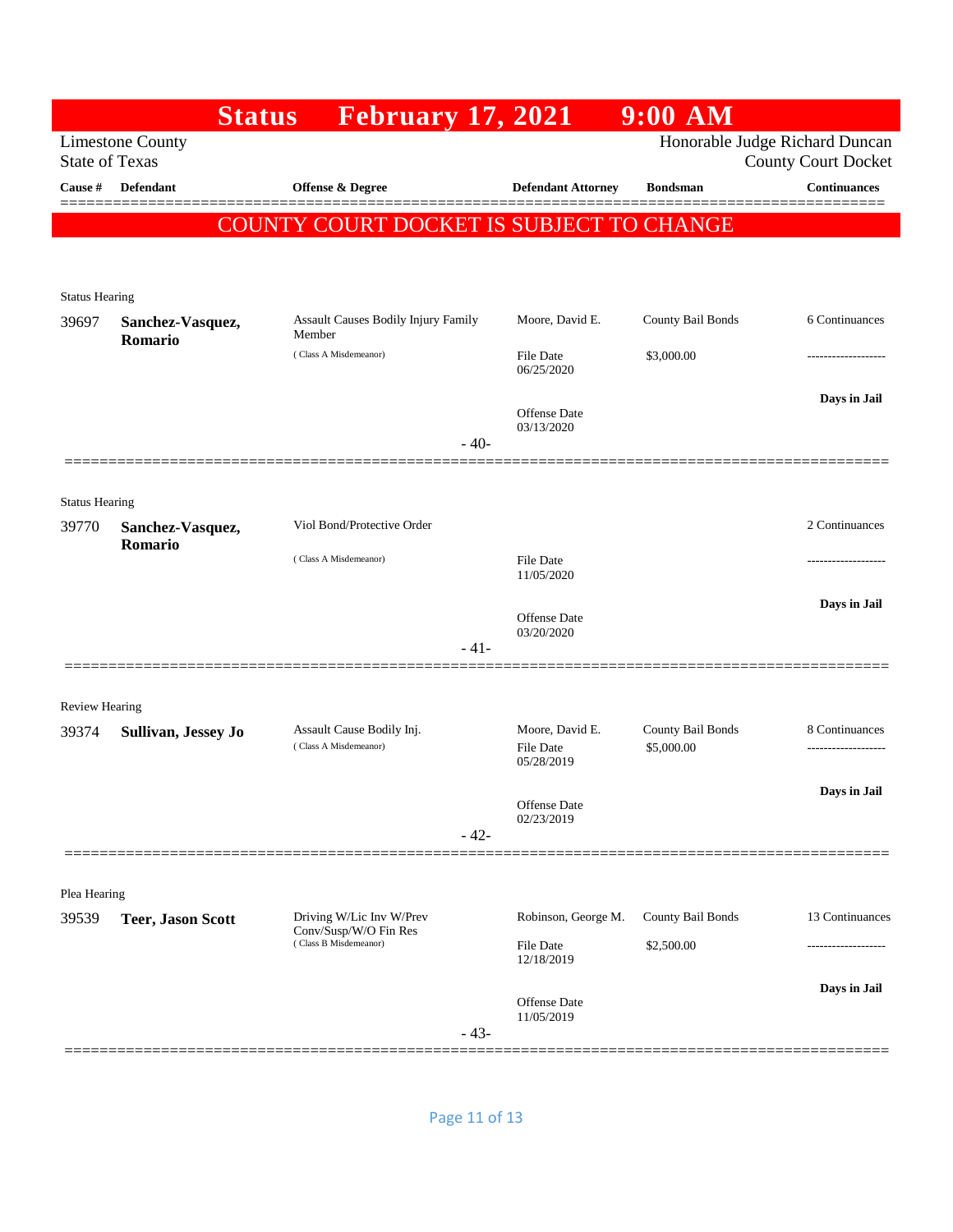|                       |                                  | <b>Status</b> | <b>February 17, 2021</b>                           |        |                                      | $9:00$ AM                       |                                                              |
|-----------------------|----------------------------------|---------------|----------------------------------------------------|--------|--------------------------------------|---------------------------------|--------------------------------------------------------------|
| <b>State of Texas</b> | <b>Limestone County</b>          |               |                                                    |        |                                      |                                 | Honorable Judge Richard Duncan<br><b>County Court Docket</b> |
| Cause #               | <b>Defendant</b>                 |               | <b>Offense &amp; Degree</b>                        |        | <b>Defendant Attorney</b>            | <b>Bondsman</b>                 | <b>Continuances</b>                                          |
|                       |                                  |               | COUNTY COURT DOCKET IS SUBJECT TO CHANGE           |        |                                      |                                 |                                                              |
|                       |                                  |               |                                                    |        |                                      |                                 |                                                              |
| <b>Status Hearing</b> |                                  |               |                                                    |        |                                      |                                 |                                                              |
| 39757                 | <b>Torres, Michael</b>           |               | Resist Arrest Search Or Transport                  |        |                                      | County Bail Bonds               | 2 Continuances                                               |
|                       |                                  |               | (Class A Misdemeanor)                              |        | File Date<br>10/30/2020              | \$3,000.00                      | ------------------                                           |
|                       |                                  |               |                                                    |        | <b>Offense</b> Date                  |                                 | Days in Jail                                                 |
|                       |                                  |               |                                                    | $-44-$ | 07/16/2020                           |                                 |                                                              |
|                       |                                  |               |                                                    |        |                                      |                                 |                                                              |
| <b>Status Hearing</b> |                                  |               |                                                    |        |                                      |                                 |                                                              |
| 39759                 | <b>Tucker, Keith Daniel</b>      |               | Assault Causes Bodily Inj<br>(Class A Misdemeanor) |        | Martin, Chris E.<br><b>File Date</b> | County Bail Bonds<br>\$2,000.00 | 2 Continuances<br>------------------                         |
|                       |                                  |               |                                                    |        | 11/03/2020                           |                                 |                                                              |
|                       |                                  |               |                                                    |        | <b>Offense</b> Date                  |                                 | Days in Jail                                                 |
|                       |                                  |               |                                                    | $-45-$ | 09/27/2020                           |                                 |                                                              |
|                       |                                  |               |                                                    |        |                                      |                                 |                                                              |
| <b>Status Hearing</b> |                                  |               |                                                    |        |                                      |                                 |                                                              |
| 39633                 | <b>Vinson, David</b><br>Reynaldo |               | Assault Cause Bodily Inj.                          |        | Tate, Greg                           | Personal Bond                   | 8 Continuances                                               |
|                       |                                  |               | (Class A Misdemeanor)                              |        | <b>File Date</b><br>03/31/2020       | \$1,000.00                      |                                                              |
|                       |                                  |               |                                                    |        |                                      |                                 | Days in Jail                                                 |
|                       |                                  |               |                                                    | $-46-$ | <b>Offense</b> Date<br>02/14/2020    |                                 |                                                              |
|                       |                                  |               |                                                    |        |                                      |                                 |                                                              |
| <b>Status Hearing</b> |                                  |               |                                                    |        |                                      |                                 |                                                              |
| 39634                 | <b>Vinson, David</b>             | Servant       | Terroristic Threat Against Public                  |        | Tate, Greg                           | Personal Bond                   | 8 Continuances                                               |
|                       | Reynaldo                         |               | (Class A Misdemeanor)                              |        | <b>File Date</b>                     | \$1,000.00                      |                                                              |
|                       |                                  |               |                                                    |        | 03/31/2020                           |                                 | Days in Jail                                                 |
|                       |                                  |               |                                                    |        | <b>Offense</b> Date<br>02/14/2020    |                                 |                                                              |
|                       |                                  |               |                                                    | $-47-$ |                                      |                                 |                                                              |